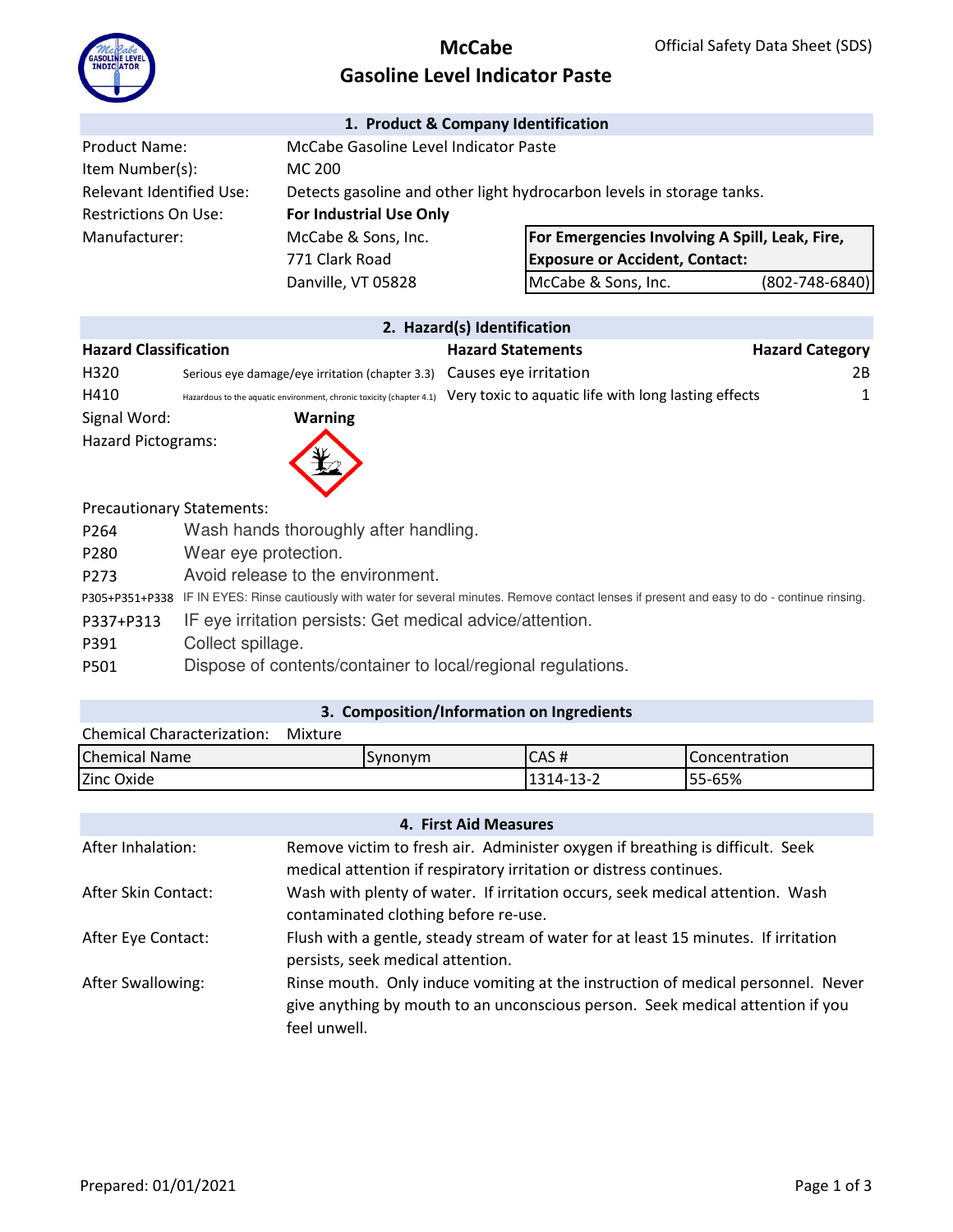

# **McCabe Gasoline Level Indicator Paste**

|                                              | 5. Firefighting Measures                                                |                                                                          |     |  |  |
|----------------------------------------------|-------------------------------------------------------------------------|--------------------------------------------------------------------------|-----|--|--|
| Suitable Extinguishing Media:                |                                                                         | Dry chemical, carbon dioxide, foam, water spray.                         |     |  |  |
| <b>Specific Firefighting Measures:</b>       | N/A                                                                     | <b>Special Protective Equipment:</b>                                     | N/A |  |  |
| Unusual Fire and Explosion Hazards:          | N/A                                                                     | <b>Special Precautions:</b>                                              | N/A |  |  |
|                                              |                                                                         |                                                                          |     |  |  |
|                                              | 6. Accidental Release Measures                                          |                                                                          |     |  |  |
| Personal Precautions/Protective Equipment:   |                                                                         | Wear proper protective equipment to minimize exposure.                   |     |  |  |
| <b>Emergency Procedures:</b>                 |                                                                         | Dispose according to State, Federal & Local regulations.                 |     |  |  |
| <b>Environmental Precautions:</b>            |                                                                         | Avoid runoff to waterways and sewers.                                    |     |  |  |
|                                              |                                                                         |                                                                          |     |  |  |
|                                              | 7. Handling & Storage                                                   |                                                                          |     |  |  |
| Precautions For Safe Handling:               | Wear safety glasses and gloves as appropriate to minimize skin contact. |                                                                          |     |  |  |
|                                              |                                                                         | Use product only as intended. Do not eat paste.                          |     |  |  |
| <b>Recommended Storage Conditions:</b>       |                                                                         | Protect against physical damage. Store in a cool, dry, well ventilated   |     |  |  |
|                                              |                                                                         | location away from incompatibles. Do not store in unlabeled or           |     |  |  |
|                                              | mislabeled containers.                                                  |                                                                          |     |  |  |
|                                              |                                                                         |                                                                          |     |  |  |
|                                              | 8. Exposure Controls / Personal Protection                              |                                                                          |     |  |  |
| OSHA Permissible Exposure Limits (PELs):     | N/A                                                                     |                                                                          |     |  |  |
| <b>ACGIH Threshold Limit Values (TLVs):</b>  | N/A                                                                     |                                                                          |     |  |  |
| <b>Appropriate Engineering Controls:</b>     |                                                                         | None under normal use conditions.                                        |     |  |  |
| <b>Personal Protective Measures:</b>         |                                                                         | Wear safety glasses with side-shields or splash-proof goggles to avoid   |     |  |  |
|                                              |                                                                         | eye contact. Wear protective clothing, including gloves, lab coat, apron |     |  |  |
|                                              |                                                                         | or coveralls as appropriate to minimize skin contact.                    |     |  |  |
| <b>General Industrial Hygiene Practices:</b> |                                                                         | Wash with soap and water before meals and at the end of each work        |     |  |  |
|                                              |                                                                         | shift. Good manufacturing practices require amounts of any chemical      |     |  |  |
|                                              |                                                                         | be removed from the skin as soon as practical, especially before eating  |     |  |  |
|                                              | or smoking.                                                             |                                                                          |     |  |  |
|                                              |                                                                         |                                                                          |     |  |  |
| 9. Physical & Chemical Properties            |                                                                         |                                                                          |     |  |  |

| 9. Physical & Chemical Properties |     |                               |                             |                                |                             |                             |           |
|-----------------------------------|-----|-------------------------------|-----------------------------|--------------------------------|-----------------------------|-----------------------------|-----------|
| Light Blue Paste<br>Appearance:   |     | Odor:                         |                             |                                | None Odor Threshold:        | Unknown                     |           |
| pH:                               | N/A |                               | <b>Melting Point:</b>       |                                |                             | N/A Freezing Point:         | Unknown   |
| Initial Boiling Point:            |     |                               | >232° C Boiling Range:      |                                |                             | Unknown Flash Point:        | 390-495°F |
| <b>Evaporation Rate:</b>          |     | Unknown Flammability (Solid): |                             |                                | Unknown Flammability (Gas): | Unknown                     |           |
| Lower Explosive Limit:            |     |                               |                             | Unknown Upper Explosive Limit: |                             | Unknown Vapor Pressure:     | Unknown   |
| Vapor Density:                    |     |                               | Unknown Relative Density:   |                                |                             | 1.7 Solubility:             | Partial   |
| Log Kow:                          |     |                               | Unknown Auto-Ignition Temp: |                                |                             | Unknown Decomposition Temp: | Unknown   |
| Viscosity:                        |     |                               | Unknown VOC Content:        |                                | None                        |                             |           |

|                     | 10. Stability & Reactivity                                         |
|---------------------|--------------------------------------------------------------------|
| Reactivity:         | No information available.                                          |
| Chemical Stability: | This product is stable under normal handling & storage conditions. |
| Other Information:  | No information available.                                          |